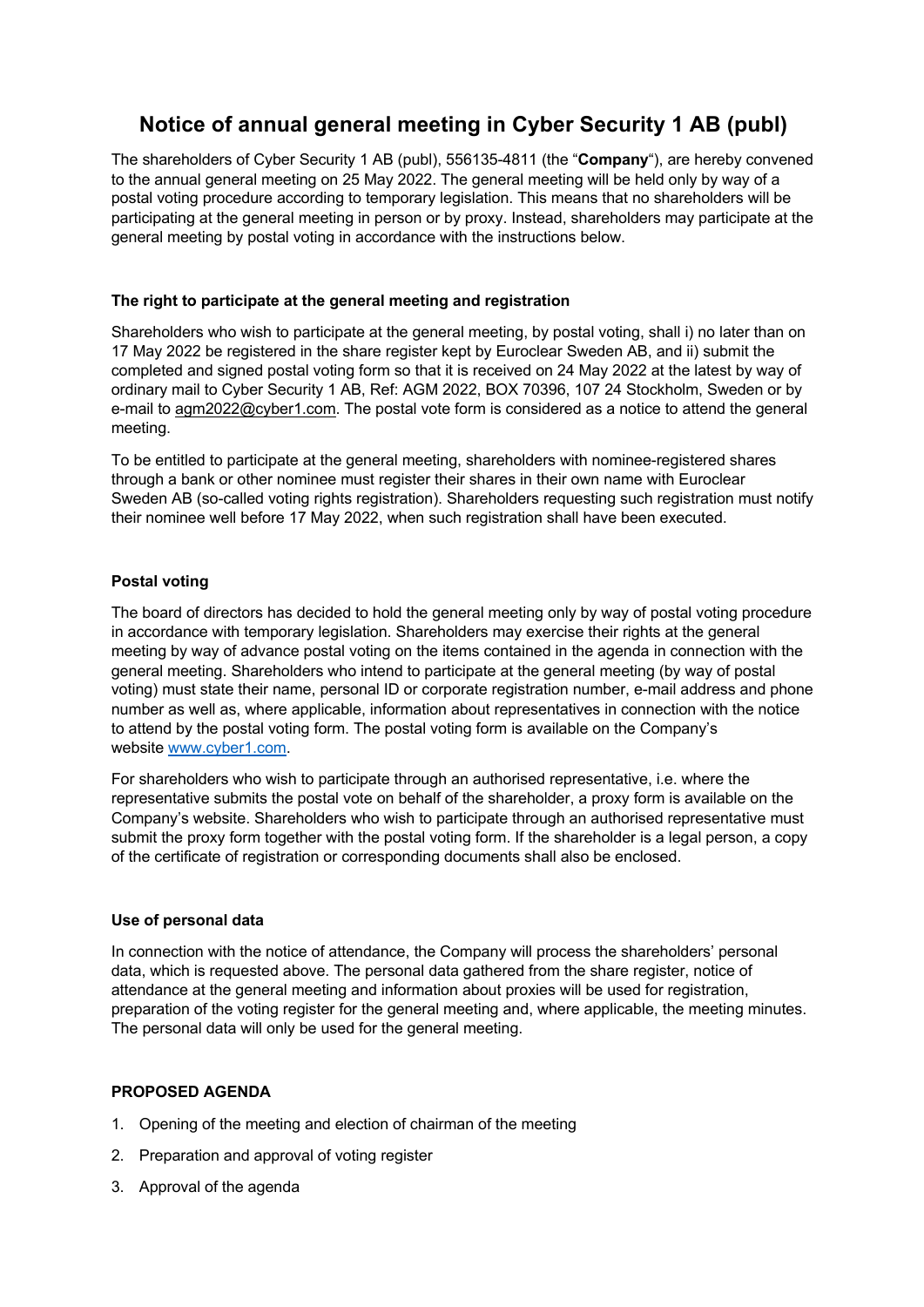- 4. Election of one or two participants to verify the minutes
- 5. Determination of whether the general meeting has been duly convened
- 6. Presentation of the Company's annual accounts and its auditor's report and the consolidated accounts and consolidated audit report.
- 7. Decision regarding
	- a. adoption of the income statement and balance sheet and the consolidated income statement and consolidated balance sheet,
	- b. appropriation of the profit or loss according to the adopted balance sheet, and
	- c. discharge from liability for the directors of the board and the CEO.
- 8. Determination of the number of board directors and deputy board directors and auditors.
- 9. Determination of the remuneration of the board of directors and auditors.
- 10. Election of the board of directors and appointment of the auditors.
- 11. Resolution to amend the articles of association
- 12. Resolution on incentive program 2022 for the board of directors and issue and transfer of warrants
- 13. Resolution on incentive program 2022 for employees and issue and transfer of warrants
- 14. Resolution to grant the board of directors the authority to issue shares, convertible instruments and warrants
- 15. Closing of the meeting

## **Certain proposals that shall be submitted by the nomination committee**

Certain proposals at the annual general meeting shall be submitted by the nomination committee. According to good market practice, as no nomination committee has been appointed, certain proposals to the general meeting have instead been submitted by Marlo Finance BV, as a main shareholder in the Company.

All proposals for decisions herein that are not submitted by Marlo Finance BV are submitted by the board of directors.

#### **Item 1 – Election of chairman of the meeting**

Marlo Finance BV proposes that the Chairman of the Board, Johannes Bolsenbroek, or in case of impediment, the person instead proposed by the Board, be appointed as the chairman of the general meeting.

#### **Item 2 - Preparation and approval of the voting list**

The voting register that is proposed to be approved under item 2 is the voting list prepared by the Company based on the general meeting share register and received postal votes that have been controlled and approved by the person verifying the minutes.

#### **Item 3 - Approval of the agenda**

It is proposed that the above agenda is approved.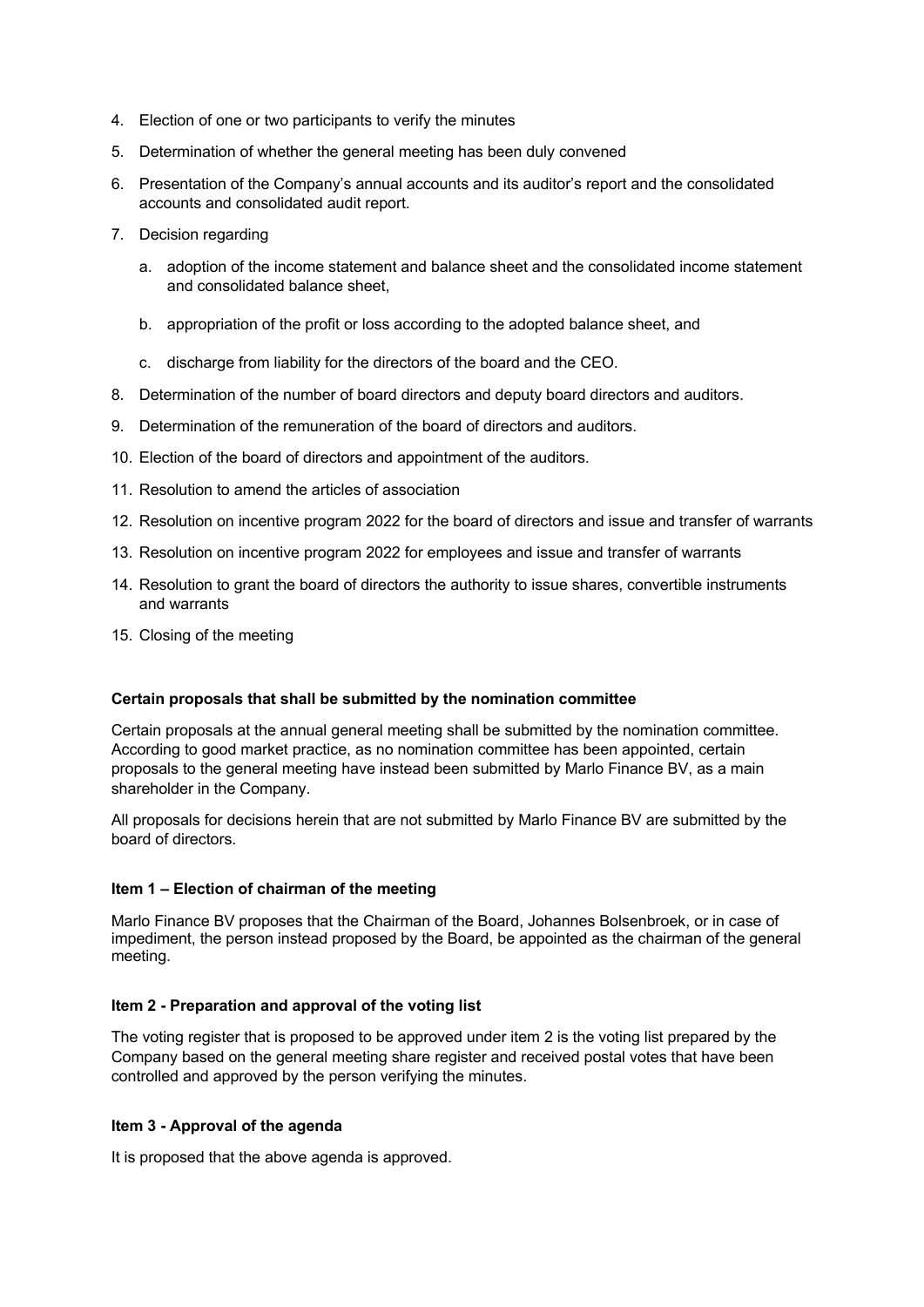## **Item 4 – Election of one or two participants to verify the minutes**

It is proposed that a representative of Marlo Finance BV or, in case of impediment, the person instead proposed by the board, be appointed to, alongside the chairman, verify the minutes.

## **Item 5 - Determination of whether the general meeting has been duly convened**

Notice of the general meeting is made in accordance with the Swedish Companies Act and the Company's articles of association, wherefore it is proposed that the general meeting resolves that the general meeting has been duly convened.

## **Item 7 a - Adoption of the income statement and balance sheet and the consolidated income statement and consolidated balance sheet**

It is proposed that the income statement and balance sheet and the consolidated income statement and consolidated balance sheet in the presented annual accounts are adopted.

## **Item 7 b – Decision regarding appropriation of the profit or loss according to the adopted balance sheet**

It is proposed that the profits/loss shall be balanced in new account and that no dividends shall be paid.

## **Item 7 c - Discharge from liability for directors of the board and the CEO.**

Marlo Finance BV proposes that all the directors of the board and the CEO that have assumed any of these functions during 2021 are discharged from liability.

## **Item 8 – Determination of the number of board directors and deputy board directors and auditors**

Marlo Finance BV proposes that the board of directors, for the period until the next annual general meeting, shall consist of five ordinary members without deputy board directors and one auditor without deputy auditors.

## **Item 9 – Determination of the remuneration to the board of directors and auditors**

Marlo Finance BV proposes that a board fee of SEK 450,000 be paid to the Chairman of the Board and SEK 400,000 to each of the other members of the Board.

Marlo Finance BV proposes that the auditor shall be paid in accordance with current approved accounts.

## **Item 10 – Election of the board of directors and appointment of auditors**

Marlo Finance BV proposes, for the period until the next annual general meeting, re-election of board members Alan Goslar, Johannes Bolsenbroek, Pekka Honkanen, Zeth Nyström and Robert Brown

Marlo Finance BV proposes, for the period until the next annual general meeting, re-election as auditor of RSM Stockholm AB, who has informed that if the general meeting resolves in accordance with the proposal, Malin Lanneborn will be appointed to continue to be the principal auditor.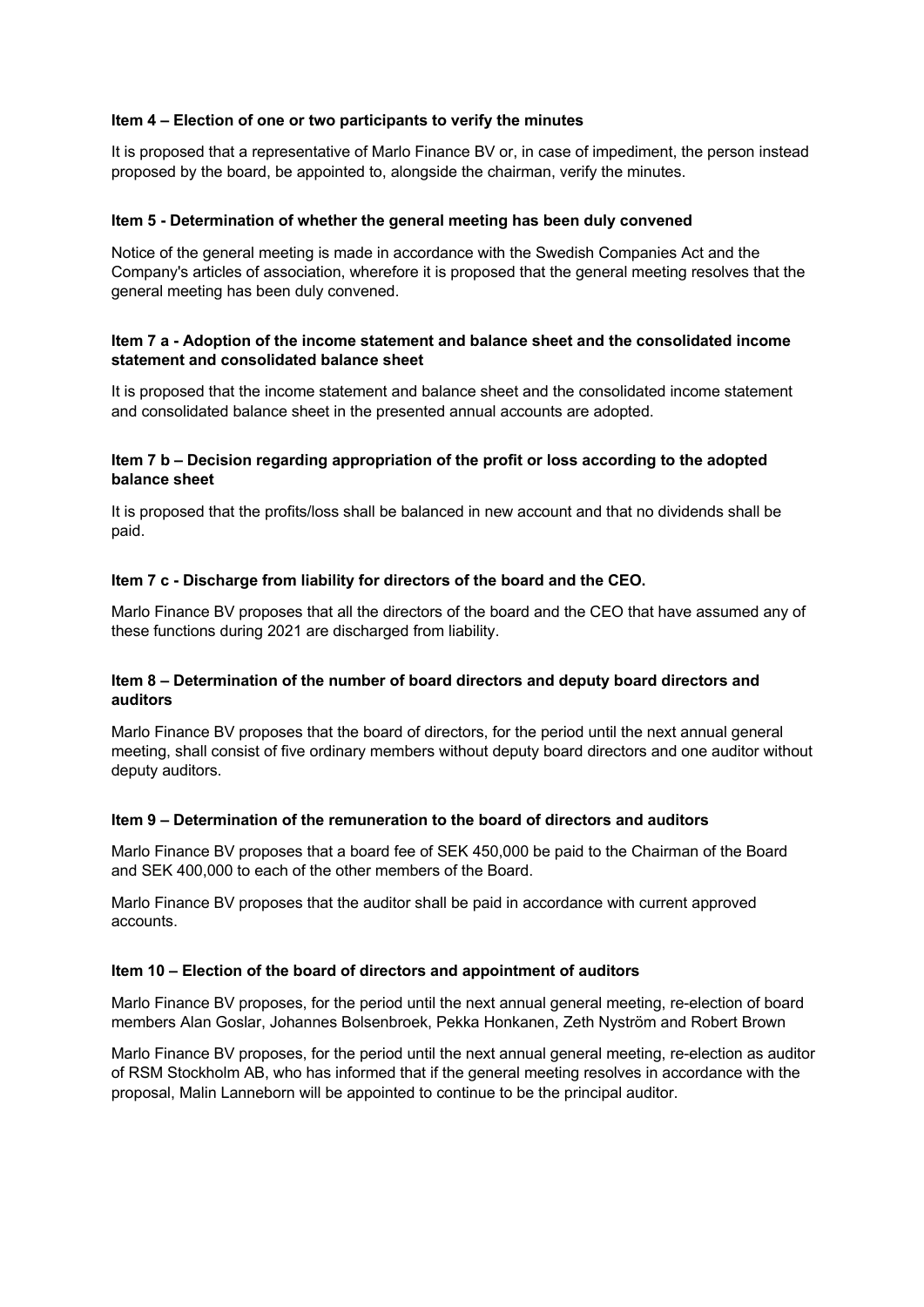## **Item 11 – Resolution to amend the articles of association**

It is proposed that the general meeting resolves to amend the articles of association in accordance with the following.

# *§ 4.* **Aktiekapital** */ Share Capital*

Wording before proposed change:

*"Aktiekapitalet ska vara lägst 80 000 euro och högst 320 000 euro.*

*The share capital shall not be less than EUR 80,000 and not more than EUR 320,000."*

Wording after proposed change:

*"Aktiekapitalet ska vara lägst 100 000 euro och högst 400 000 euro.*

*The share capital shall not be less than EUR 100,000 and not more than EUR 400,000."*

# *§ 6.* **Antal aktier** */ Number of Shares*

Wording before proposed change:

*"Antalet aktier ska vara lägst 300 000 000 st och högst 1 200 000 000 st.*

*The number of shares shall be not less than 300,000,000 and not more than 1,200,000,000."*

Wording after proposed change:

*"Antalet aktier ska vara lägst 375 000 000 st och högst 1 500 000 000 st.*

*The number of shares shall be not less than 375,000,000 and not more than 1,500,000,000."*

New proposed paragraph:

## *§ 14 Fullmaktsinsamling och poströstning / Collection of proxies and postal voting*

*Styrelsen får samla in fullmakter enligt det förfarande som anges i 7 kap. 4 § 2 st. aktiebolagslagen (2005:551). Styrelsen får inför en bolagsstämma besluta att aktieägarna skall kunna utöva sin rösträtt per post före bolagsstämman.*

*The board of directors may collect proxies in accordance with the procedure specified in Chapter 7 paragraph 4 section 2 of the Companies Act (2005: 551). The board of directors shall be entitled to decide that the shareholders shall be able to exercise their voting rights by post before a general meeting."*

A resolution to approve the present proposal is valid only when supported by shareholders holding not less than two-thirds (2/3) of the votes cast as well as the shares represented at the general meeting.

## **Item 12 – Resolution on incentive program 2022 for the board of directors and issue of warrants and employee stock options**

## **Background and reasons**

Marlo Finance BV ("Shareholder") proposes that the general meeting resolves to implement a longterm incentive program for current and future members of the board of directors in the Company ("LTI 2022 Board"). The proposal has been put forward as Shareholder determines that it is in the interest of all shareholders to create even greater participation for the board of directors with regard to the group's development. In light of the above, Shareholder proposes that the general meeting resolves to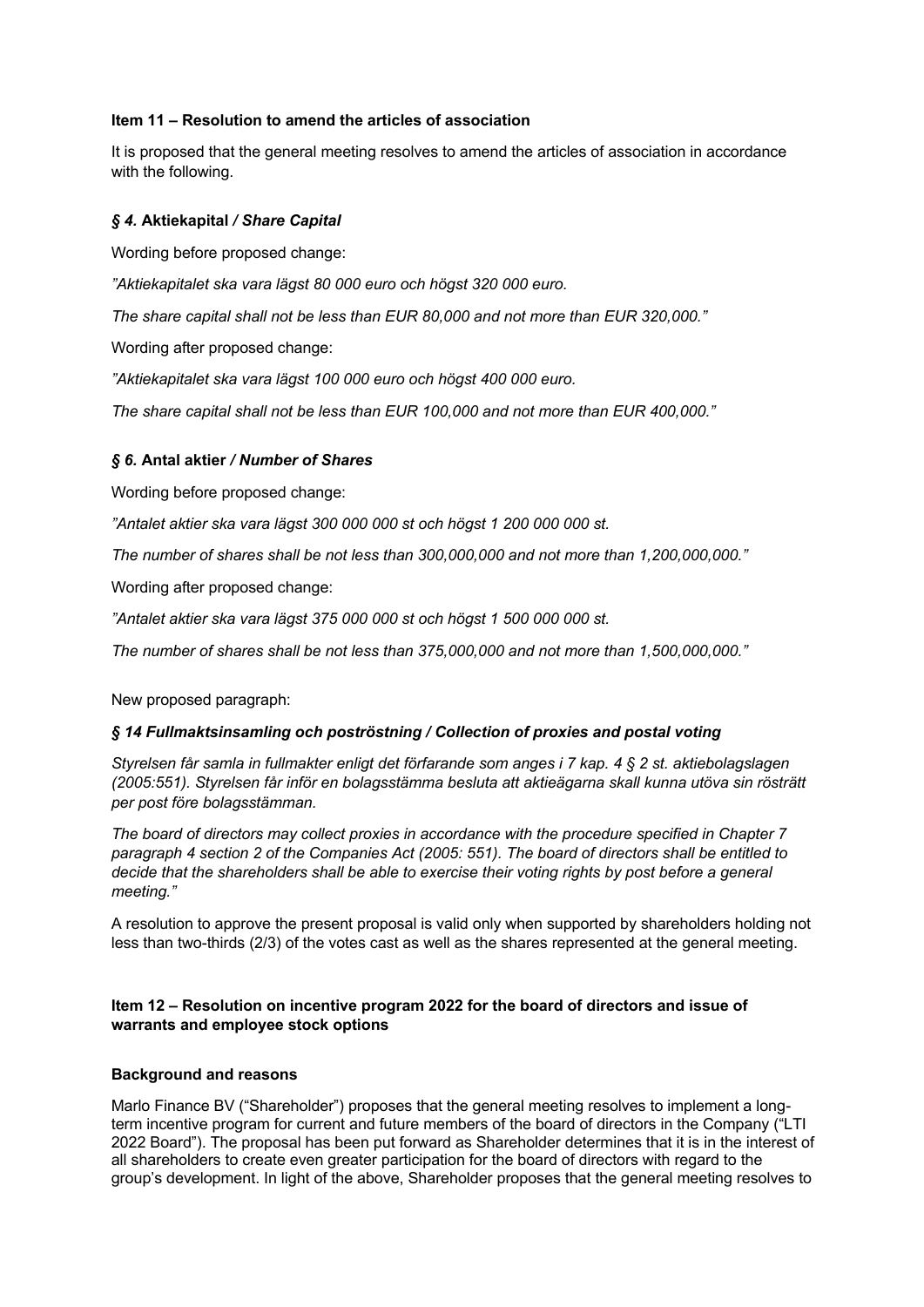implement LTI 2022 Board in accordance with items (a)–(b) below. The resolutions under items (a)–(b) below shall be conditional upon each other and for that reason it is proposed that all resolutions are to be passed as one resolution.

## **Item (a) - Proposal regarding the adoption of LTI 2022 Board**

LTI 2022 Board comprise one series of stock options which will be granted to current and future board members in the Company. Granting of stock options to future board members in accordance with the terms set out herein shall be subject to approval at a subsequent shareholders' meeting in the Company.

Shareholder proposes that the general meeting resolves to issue not more than 11,250,000 warrants in order to secure delivery of shares upon exercise of stock options to participants in LTI 2022 Board. The right to subscribe for the warrants shall vest in the Company to ensure delivery of shares upon exercise of stock options. Each warrant entitles the holder to subscribe for one (1) share in the Company. The warrants shall be issued without consideration to the Company.

Below is a description of the terms and conditions for LTI 2022 Board.

#### **Stock options with warrants as hedging arrangement**

Each stock option entitles the participant to acquire one (1) share in the Company in accordance with the following terms and conditions:

- The stock options will be granted without consideration.
- Stock options are granted to board members of the Company.

• There are no defined performance conditions that need to be fulfilled in order be granted stock options. However, the stock options are subject to both performance and time-based vesting requirements as set out below.

• Provided that the holder's engagement as a board member with the Company has not been terminated as of the vesting date, and that the applicable Performance Condition (defined below) has been satisfied as of the vesting date, all stock options will vest on the third (3) anniversary from the date of grant. Customary leaver rules will apply, whereby, for instance, the total number of shares subject to vesting as well as the Performance Requirements will be prorated in case the participant, not being a bad leaver, is not engaged as board member during the whole vesting period.

• In order for the stock options to vest, the Company's (i) consolidated adjusted EBITDA per share and (ii) consolidated adjusted net revenue must, during a measurement period of in total twelve (12) calendar quarters, divided into three (3) sub-periods of four (4) calendar quarters each, have increased by an average of a certain minimum percentage point where the change is measured as the relative change in consolidated adjusted EBITDA per share and consolidated adjusted net revenue compared to the consolidated adjusted EBITDA per share and the consolidated adjusted net revenue during the four (4) calendar quarters immediately preceding the sub-period in question (the "Performance Condition"). Notwithstanding the above, should the Performance Condition applicable to the last sub-period referred to above be met, full vesting of all stock options shall occur, provided that the participant's engagement as a board member has not ended before the end of the vesting date ("Comeback Vesting"). The Performance Condition will be applicable from the calendar quarter ongoing at the date of grant and end on the last day of the calendar quarter immediately preceding the vesting date.

• Subject to Comeback Vesting, if the Performance Condition is not satisfied on the vesting date, the stock options will remain unvested and will immediately be deemed forfeited without consideration.

• Each stock option entitles the holder to acquire one (1) share in the Company at an exercise price corresponding to 150 per cent of the volume-weighted average price for the Company's share on Nasdaq First North during the period from and including 11 May 2022 up to and including 25 May 2022. However, the exercise price may not be less than the share's quota value (currently EUR 0.000262). Day without price quotation shall not be included in the calculation.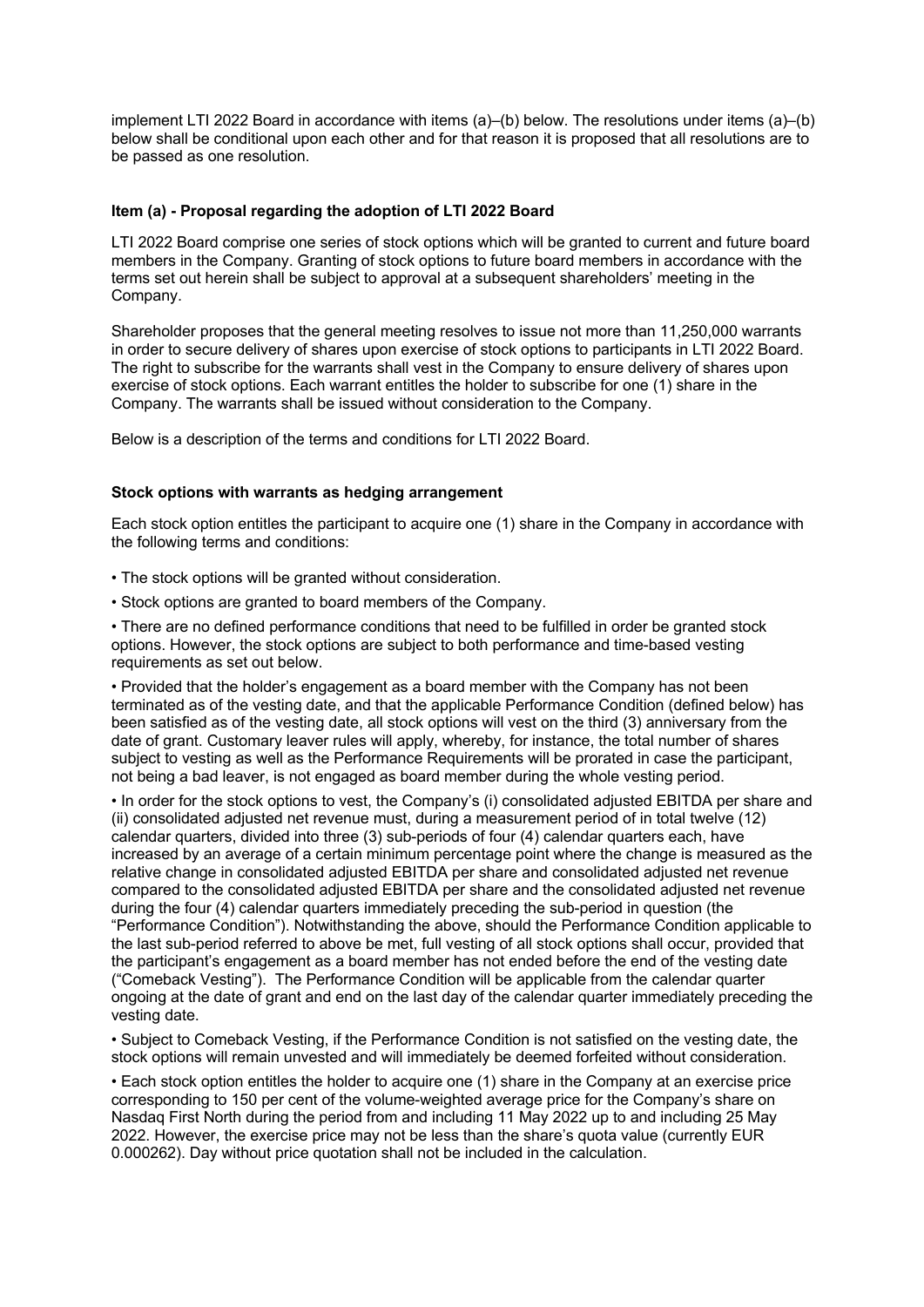• Upon vesting, unless the participant's engagement as a board member ends sooner, stock options remain exercisable for a period of three (3) years and two (2) months (i.e. in total 38 months) from the date of grant.

## **Recalculation due to split, consolidation, new share issue etc.**

The exercise price for stock options determined as set out above, shall be rounded to the nearest EUR 0.0001 whereby EUR 0.00005 shall be rounded upwards. The exercise price and the number of shares that stock option entitles to subscription of shall be recalculated in the event of a split, consolidation, new share issue etc. in accordance with customary re-calculation terms.

## **Allocation of stock options**

The following allocation principles apply to the grant of stock options to board members.

|                                                            | Maximum number of<br>stock options per<br>participant | <b>Total number of</b><br>stock options<br>within the<br>category |
|------------------------------------------------------------|-------------------------------------------------------|-------------------------------------------------------------------|
| Current board members<br>(five people)                     | 1,250,000                                             | 6,250,000                                                         |
| Potential future board<br>members (maximum<br>four people) | 1,250,000                                             | 5,000,000                                                         |
| TOTAL                                                      |                                                       | 11,250,000                                                        |

#### **Item (b) - Proposal regarding issue of warrants**

Shareholder proposes that the Company shall issue not more than 11,250,000 warrants, whereby the Company's share capital may be increased by not more than EUR 2,947.500 at full exercise of the warrants for subscription of shares.

The right to subscribe for the warrants shall, with deviation from the shareholders' preferential rights, only vest in the Company, with the right and obligation to dispose of the warrants as described further above. Each warrant entitles the holder to subscribe for one (1) share in the Company during the period from and including the date when the warrants have been registered with the Swedish Companies Registration Office (Sw. Bolagsverket) up to and including 31 March 2026, at an exercise price equal to the shares' quota value (currently EUR 0.000262). The warrants shall be issued to the Company without consideration.

In order to fulfil the commitments arising from LTI 2022 Board, Shareholder proposes that the general meeting authorizes that the Company may assign warrants to a third party, or in another way dispose over the warrants, in accordance with the above.

The warrants will be governed by complete terms and conditions, including inter alia re-calculation provisions.

## **Costs**

The stock options are expected to incur accounting costs (accounted for in accordance with the accounting standard IFRS 2) as well as social security costs during the term of the stock options. According to IFRS 2, the stock option costs shall be recorded as a personnel expense in the income statement during the vesting period. The total costs for stock options, calculated in accordance with IFRS 2, are estimated to amount to approximately EUR 0.04m during the term of the program (excluding social security costs). The estimated costs have been calculated based on, inter alia, the following assumptions: (i) a market price of the Company's share of EUR 0.022 at the time of grant, (ii) an estimated future volatility in respect of the Company's share during the term of the stock options of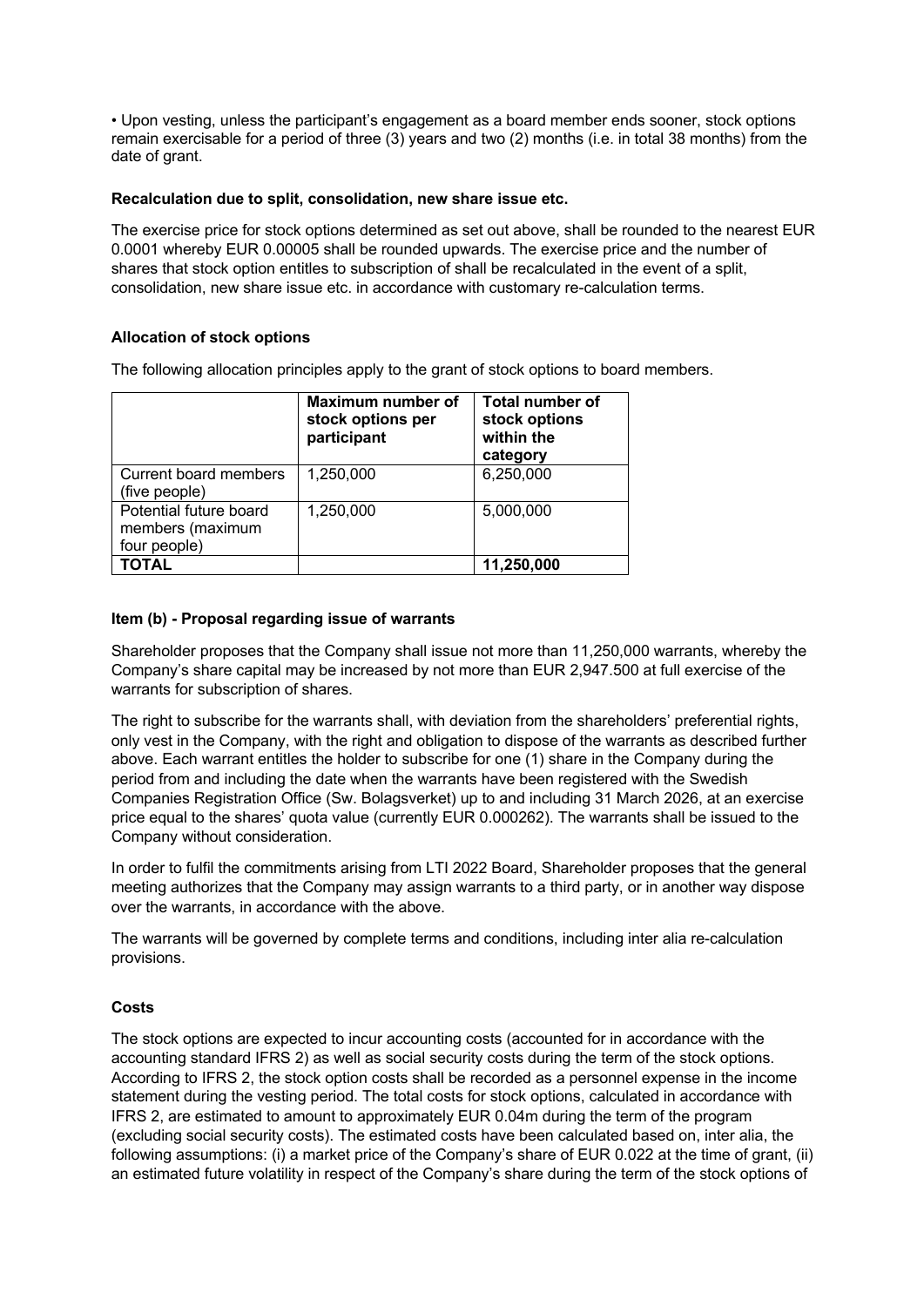40 per cent, (iii) that the maximum number of stock options encompassed by this resolution proposal are granted to participants and (iv) that all granted stock options will vest and be exercised. Social security costs, which are expected to arise primarily in connection to the exercise of stock options, are estimated to amount to approximately EUR 0.01m during the term of the program, based on inter alia the assumptions set out under items (i)–(iv) above as well as an average social security rate of 15.48 per cent and an annual increase in the market price of the Company's share of 20 per cent during the vesting period.

Other costs related to the LTI 2022 Board, including inter alia expenses related to fees to external advisors, external appraiser and administration of the incentive program, are estimated to amount to approximately EUR 15k during the term of the program.

# **Dilution**

Upon exercise of all stock options within LTI 2022 Board, up to 11,250,000 new shares (with reservation for any re-calculation) may be issued, equivalent to a maximum dilution of approximately 1.56 per cent of the shares and votes of the Company as of the day of this proposal and a maximum dilution of approximately 1.04 per cent of the shares and votes of the Company taking into account the maximum of 361,911,829 new shares that can be issued upon full exercise of 361,911,829 warrants (TO1) that the Company issued in 2021, with exercise period July / August 2022.

## **Preparation of the proposal**

This proposal in respect of LTI 2022 Board has been prepared by Shareholder in consultation with external advisers. The Company has been involved, together with external advisers, in the determination of the cost estimations for LTI 2022 Board.

## **The reason for the deviation from the shareholders' preferential rights**

The reason for the deviation from the shareholders' preferential rights is to implement LTI 2022 Board.

## **Majority requirement**

A resolution to approve the present proposal is valid only when supported by shareholders holding not less than nine-tenths (9/10) of the votes cast as well as the shares represented at the general meeting.

#### **Authorization**

It is proposed that the board of directors, or a person appointed by the board of directors, shall be authorized to make such minor adjustments to this resolution that may be required for the registration with the Swedish Companies Registration Office (Sw. Bolagsverket) and Euroclear Sweden AB.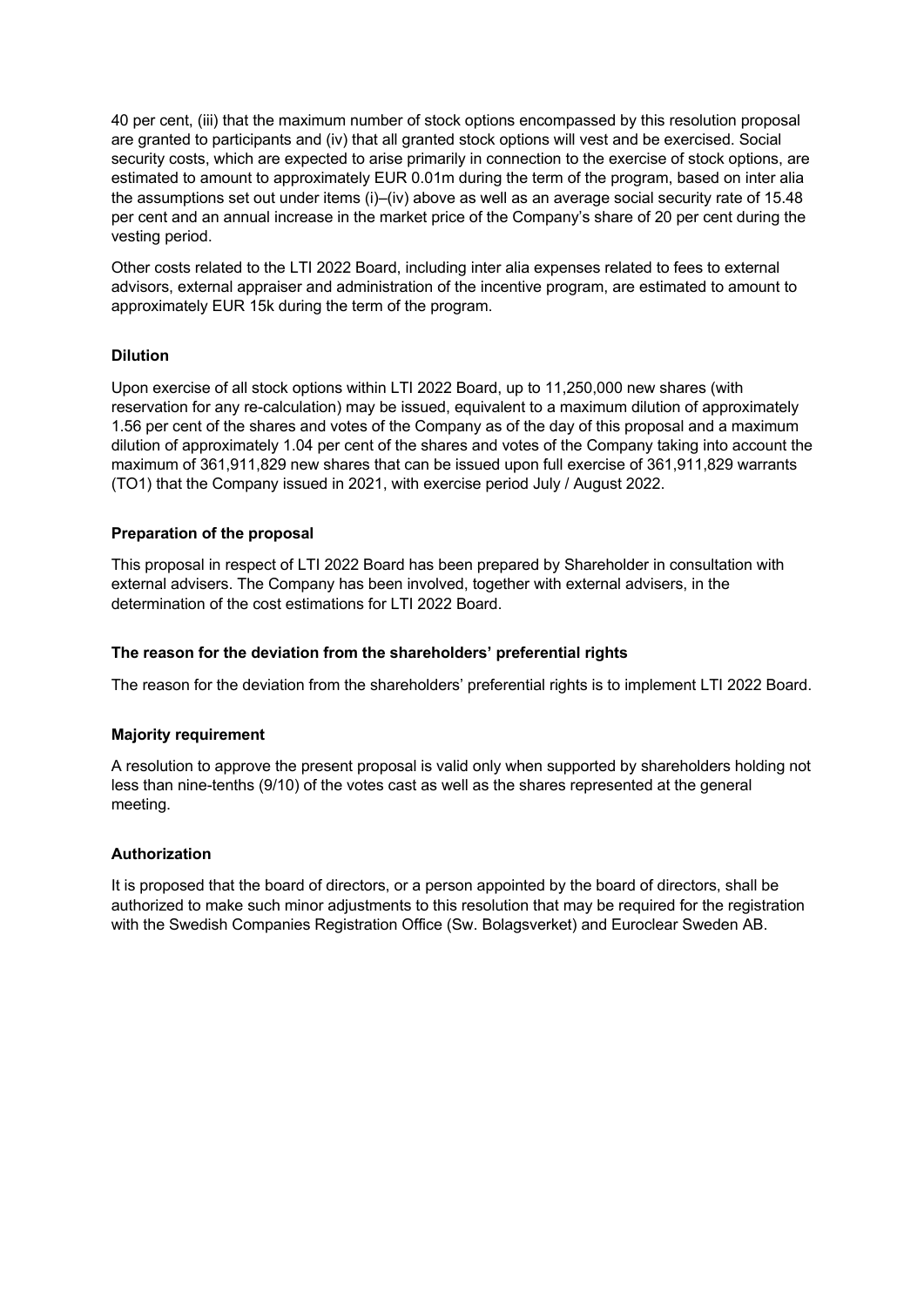**Item** Error! Reference source not found. **- Resolution on incentive program 2022 for employees and issue and transfer of warrants**

## **Background and reasons**

The board of directors (board) proposes that the general meeting resolves to implement a long-term incentive program for current and future employees within the Company group ("LTI 2022 Staff"). The proposal has been put forward as the board determines that it is in the interest of all shareholders to create even greater participation for above participants with regard to the group's development. It is also important to be able to attract new talent over time, and to encourage continued employment. In light of the above, the board proposes that the general meeting resolves to implement LTI 2022 Staff in accordance with items (a)–(b) below. The resolutions under items (a)–(b) below shall be conditional upon each other and for that reason it is proposed that all resolutions are to be passed as one resolution.

#### **Item (a) - Proposal regarding the adoption of LTI 2022 Staff**

LTI 2022 Staff comprises one series of stock options which will be granted to employees within the Company group.

The board proposes that the general meeting resolves to issue not more than 88,750,000 warrants. The right to subscribe for the warrants shall vest in the Company in order to secure delivery of shares upon exercise of stock options in LTI 2022 Staff. Each warrant entitles the holder to subscribe for one (1) share in the Company. The warrants shall be issued without consideration to the Company.

Below is a description of the terms and conditions for LTI 2022 Staff.

#### **Stock options with warrants as hedging arrangement**

Each stock option entitles the participant to acquire one (1) share in the Company in accordance with the following terms and conditions:

- The stock options will be granted without consideration.
- Stock options may be granted to employees of the Company group.

• There are no defined performance conditions that need to be fulfilled in order be granted stock options. However, the stock options are subject to both performance and time-based vesting requirements as set out below.

• Provided that the holder's employment agreement with the Company group has not been terminated as of a vesting date, and that the applicable Performance Condition (defined below) has been satisfied as of the applicable vesting date, the stock options will vest on and become exercisable soon after each of the first three (3) anniversaries of the date of grant (each a "Sub-Vesting Period") where 1/3 of the total stock options granted vests at each such Sub-Vesting Period. The total vesting period, after which all granted stock options have vested, is thus three (3) years from the date of grant.

• In order for the stock options to vest, the Company's consolidated adjusted EBITDA per share must, during a measurement period of in total twelve (12) calendar quarters, divided into three (3) subperiods of four (4) calendar quarters each, have increased by an average of certain minimum percentage point where the change is measured as the relative change in consolidated adjusted EBITDA per share compared to the consolidated adjusted EBITDA during the four (4) calendar quarters immediately preceding the sub-period in question (the "Performance Condition"). Notwithstanding the above, should the Performance Condition applicable to the last sub-period referred to above be met, full vesting of all stock options shall occur, provided that the employee's employment within the Company group has not ended before the end of the last Sub-Vesting Period ("Comeback Vesting"). The Performance Condition will be applicable from the calendar quarter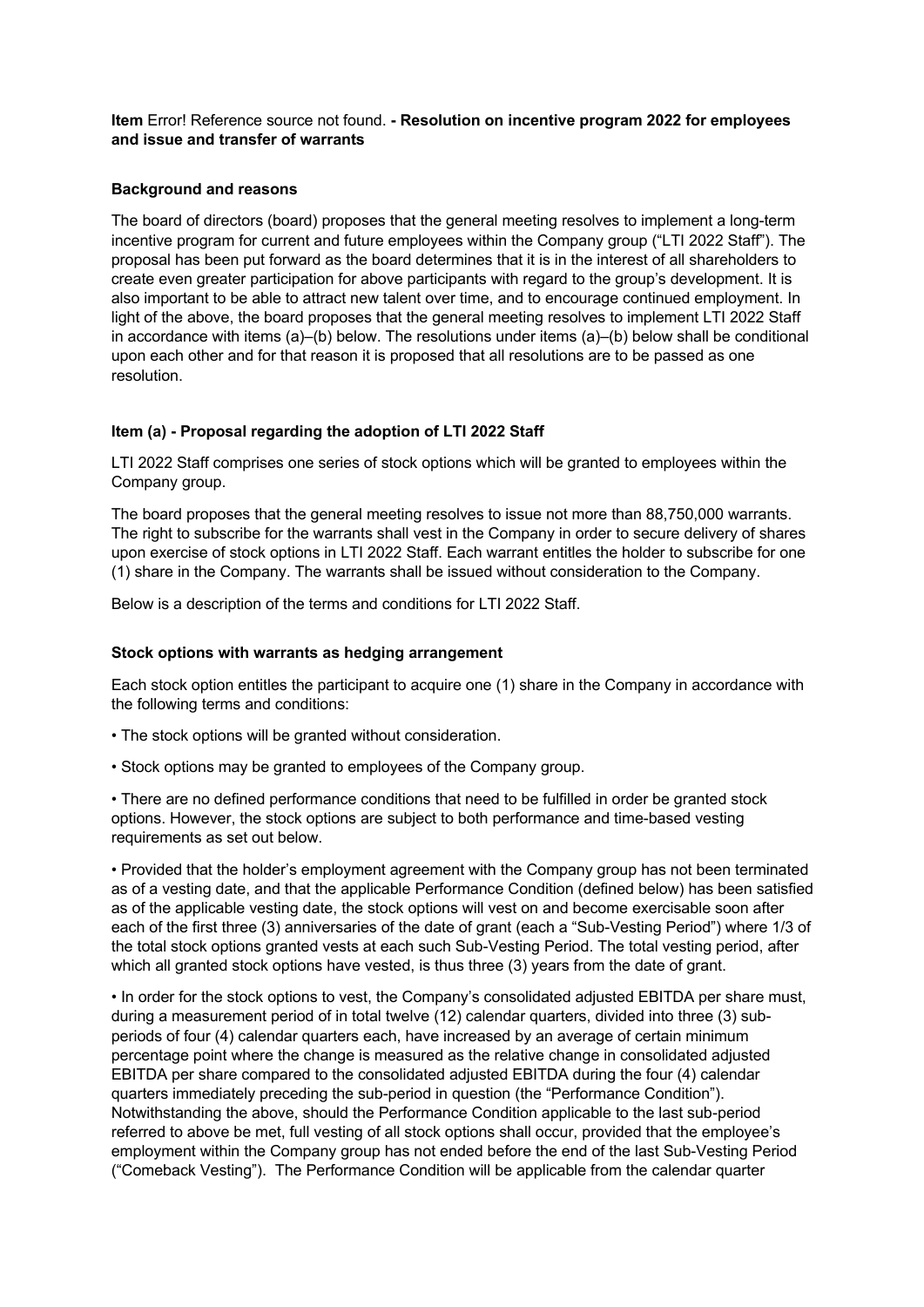ongoing at the date of grant and end on the last day of the calendar quarter immediately preceding the vesting date.

• Subject to Comeback Vesting, if the applicable Performance Condition relating to the relevant subperiod is not satisfied on a vesting date, the stock options concerned will remain unvested and will immediately be deemed forfeited without consideration.

• Each stock option entitles the holder to acquire one (1) share in the Company at an exercise price corresponding to a per cent as set out below of the volume-weighted average price for the Company's share on Nasdaq First North during the period from and including 11 May 2022 up to and including 25 May 2022 ("VWAP") as set out below, where the exercise price may not be less than the share's quota value (currently EUR 0.000262) and days without price quotation shall not be included in the calculation.

First Sub-Vesting Period: 100 per cent of VWAP.

Second Sub-Vesting Period: 125 per cent of VWAP.

Third Sub-Vesting Period: 150 per cent of VWAP.

• Upon vesting, unless the employee's employment within the Company group ends sooner, stock options remain exercisable for a period of two (2) months from the vesting date for each Sub-Vesting Period and, for Comeback Vesting, two (2) months from the last vesting date.

#### **Recalculation due to split, consolidation, new share issue etc.**

The exercise price for stock options determined as set out above, shall be rounded to the nearest EUR 0.0001 whereby EUR 0.00005 shall be rounded upwards. The exercise price and the number of shares that stock option entitles to subscription of shall be recalculated in the event of a split, consolidation, new share issue etc. in accordance with customary re-calculation terms.

## **Allocation of stock options**

The participants' right to be granted stock options is differentiated as below:

Category A – Group Management

Category B – Local Management (subsidiaries)

Category C – Other personnel

The following allocation principles apply to the grant of stock options within each of the categories set out above.

|                                                                 | Maximum number<br>of stock options<br>per participant | Total number of<br>stock options<br>within the<br>category |
|-----------------------------------------------------------------|-------------------------------------------------------|------------------------------------------------------------|
| Category A - Group<br>Management (not more<br>than 7 people)    | 1,700,000                                             | 11,900,000                                                 |
| Category B - Local<br>Manegement<br>(not more than 6<br>people) | 1,500,000                                             | 9,000,000                                                  |
| Category C - Other<br>personnel (not more<br>than 220 people)   | 600,000                                               | 67,850,000                                                 |
| ΤΟΤΑL                                                           |                                                       | 88.750.000                                                 |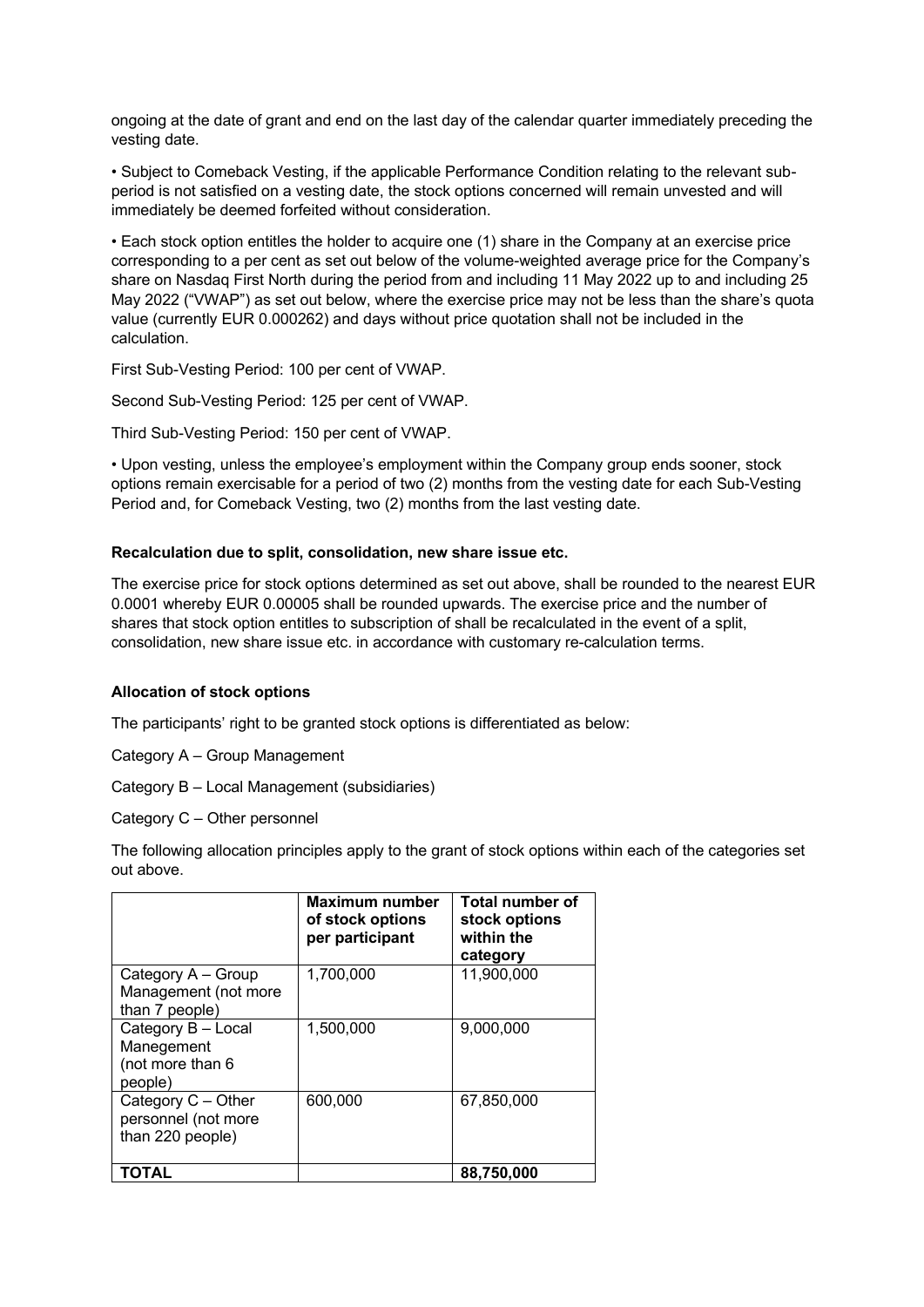In the event that all stock options within a category are not granted after the initial notification period, such non-granted stock options may be offered to employees in another category. The maximum number of stock options per individual within each category as set out above may however not be exceeded for any individual.

## **Item (b) - Proposal regarding issue of warrants**

The board proposes that the Company shall issue not more than 88,750,000 warrants, whereby the Company's share capital may be increased by not more than EUR 23,252.50 at full exercise of the warrants for subscription of shares.

The right to subscribe for the warrants shall, with deviation from the shareholders' preferential rights, only vest in the Company, with the right and obligation to dispose of the warrants as described further above. Each warrant entitles the holder to subscribe for one (1) share in the Company during the period from and including the date when the warrants have been registered with the Swedish Companies Registration Office (Sw. Bolagsverket) up to and including 31 March 2026, at an exercise price equal to the shares' quota value (currently EUR 0.000262). The warrants shall be issued to the Company without consideration.

In order to fulfil the commitments arising from LTI 2022 Staff, the board proposes that the general meeting authorizes that the Company may assign warrants to a third party, or in another way dispose over the warrants, in accordance with the above.

The warrants will be governed by complete terms and conditions, including inter alia re-calculation provisions.

#### **Costs**

The stock options are expected to incur accounting costs (accounted for in accordance with the accounting standard IFRS 2) as well as social security costs during the term of the stock options. According to IFRS 2, the stock option costs shall be recorded as a personnel expense in the income statement during the vesting period. The total costs for stock options, calculated in accordance with IFRS 2, are estimated to amount to approximately EUR 0.33m during the term of the program (excluding social security costs). The estimated costs have been calculated based on, inter alia, the following assumptions: (i) a market price of the Company's share of EUR 0.022 at the time of grant, (ii) an estimated future volatility in respect of the Company's share during the term of the stock options of 40 per cent, (iii) that the maximum number of stock options encompassed by this resolution proposal are granted to participants and (iv) that all granted stock options will vest and be exercised. Social security costs, which are expected to arise primarily in connection to the exercise of stock options, are estimated to amount to approximately EUR 0.00m during the term of the program, based on inter alia the assumptions set out under items (i)–(iv) above as well as an average social security rate of 0.64 per cent and an annual increase in the market price of the Company's share of 20 per cent during the vesting period.

Other costs related to LTI 2022 Staff, including inter alia expenses related to fees to external advisors, external appraiser and administration of the incentive program, are estimated to amount to approximately EUR 85k during the term of the program.

## **Dilution**

Upon exercise of all stock options within LTI 2022 Staff, up to 88,750,000 new shares (with reservation for any re-calculation) may be issued, equivalent to a maximum dilution of approximately 11.10 per cent of the shares and votes of the Company as of the day of this proposal and a maximum dilution of approximately 7.64 per cent of the shares and votes of the Company taking into account the maximum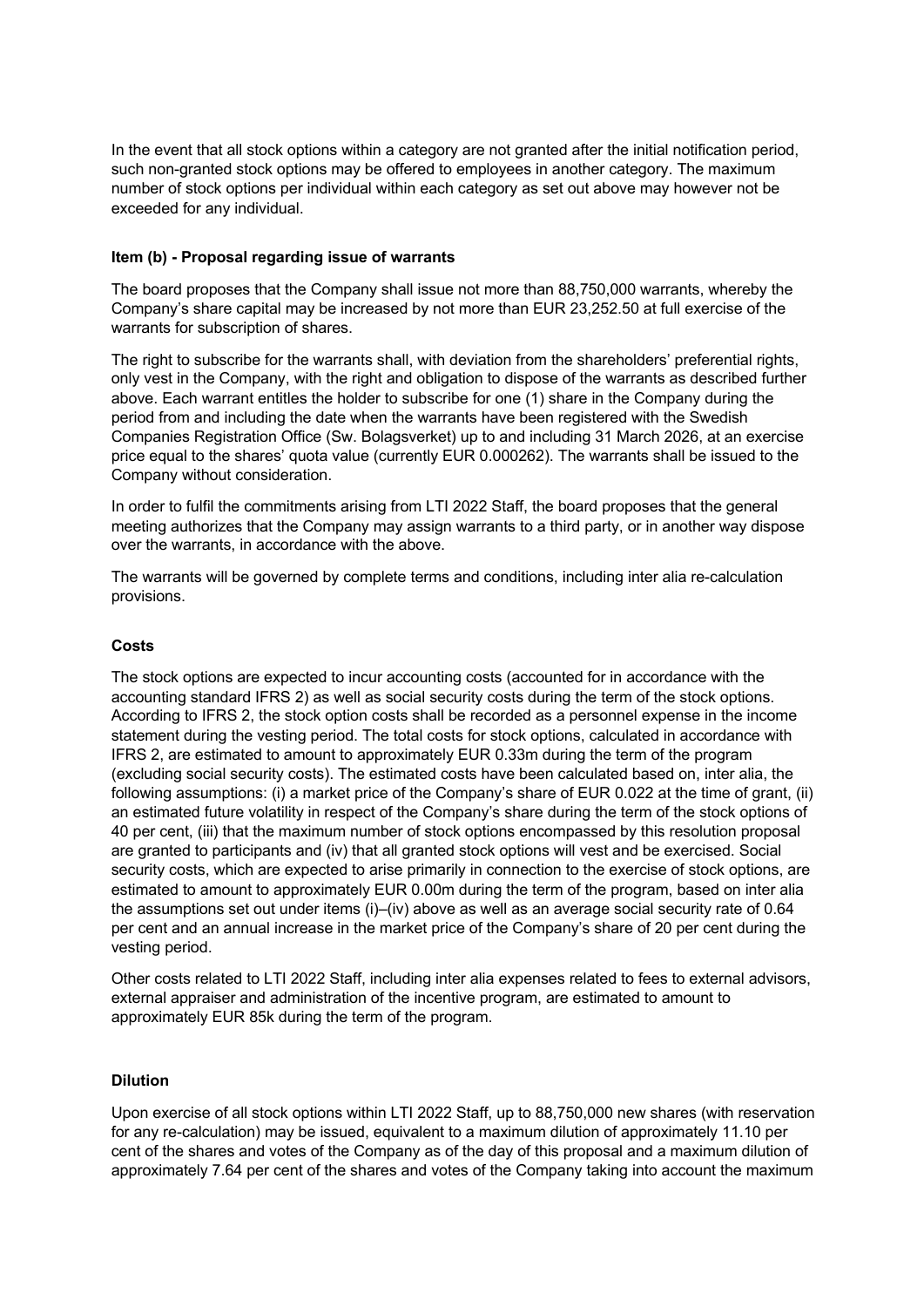of 361,911,829 new shares that can be issued upon full exercise of 361,911,829 warrants (TO1) that the Company issued in 2021, with exercise period July / August 2022.

## **Motivation in respect of stock options vesting and exercise conditions**

According to recommendations laid down by the Swedish Corporate Governance Board (Sw. Kollegiet för svensk bolagsstyrning), the vesting period in incentive programs such as LTI 2022 Staff shall as a general rule not be shorter than three (3) years. As set out further above, vesting of stock options will start on the first anniversary of the date of grant of the stock options, and before the third anniversary of the date of grant, up to 2/3 of the stock options granted to a participant may have vested and been exercised (provided that all applicable vesting conditions have then been fulfilled, including the Performance Conditions). The reason for applying such terms, which are diverting from the recommendations set out above, is that the board deem such terms to be in line with market practice for stock option programs in most of the countries where the intended participants in LTI 2022 Staff are operative. It is therefore, in the opinion of the board, in the best interest of the Company and its shareholders to apply such terms in order to fulfil the objectives of LTI 2022 Staff.

#### **Preparation of the proposal**

This proposal in respect of LTI 2022 Staff has been prepared by the board in consultation with external advisers.

#### **The reason for the deviation from the shareholders' preferential rights**

The reason for the deviation from the shareholders' preferential rights is to implement LTI 2022 Staff.

#### **Majority requirement**

A resolution to approve the present proposal is valid only when supported by shareholders holding not less than nine-tenths (9/10) of the votes cast as well as the shares represented at the general meeting.

#### **Authorization**

It is proposed that the board, or a person appointed by the board, shall be authorized to make such minor adjustments to this resolution that may be required for the registration with the Swedish Companies Registration Office (Sw. Bolagsverket) and Euroclear Sweden AB.

#### **Item 14 – Resolution to grant the board of directors the authority to issue shares, convertible instruments and warrants**

It is proposed that the general meeting resolves to authorise the board of directors to, until the next annual general meeting, with or without deviation from the shareholders' preferential rights, on one or several occasions, resolve to issue shares, convertible instruments and/or warrants. Payment may be made in cash and/or with a condition to pay in kind or by way of set-off, or other conditions. The issues are to be performed on market conditions, taking into account any discount on market terms. The reason for the authorization and the reason for the possible deviation from the shareholders' preferential rights is to enable capital raisings for the acquisition of companies or businesses, or portions thereof, funding of the operations of the Company as well as settlement of debt.

A resolution to approve the present proposal is valid only when supported by shareholders holding not less than two-thirds (2/3) of the votes cast as well as the shares represented at the general meeting.